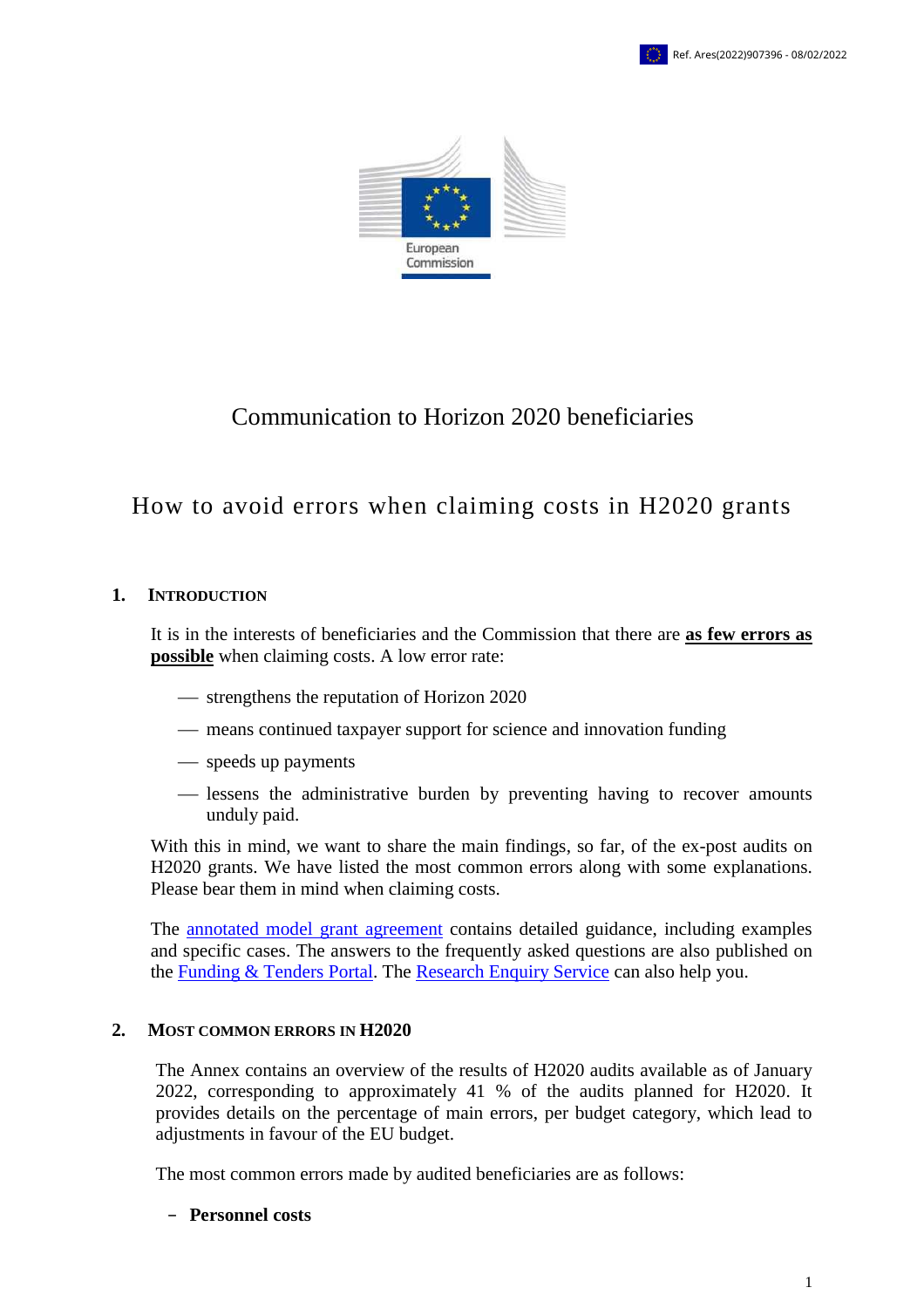- incorrect calculation of productive hours
- incorrect remuneration costs: budgeted, standard, estimated or fixed rates
- invalid or missing timesheets or supporting documents
- incorrect time claimed

## − **Other goods and services**

- − no valid supporting documents **Subcontracting costs**
	- no valid supporting documents
	- no value for money

## − **Equipment**

- errors in equipment costs due to no direct measurement of the costs

## − **Travel**

- no valid supporting documents
- costs not related to the action

### **3. HOW TO AVOID THE MOST COMMON ERRORS**

### **Keeping records of personnel costs and incorrect time claimed**

- As a general rule, you must keep timesheets that comply with the minimum requirements stipulated in the H2020 grant agreement. If you do not have a model timesheet of your own, you can find an example prepared by the Commission [here.](http://ec.europa.eu/research/participants/data/ref/h2020/other/legal/templ/tmpl_time-records_en.docx)
- You should ensure that the total number of hours declared in EU and EURATOM grants for a person for a year is not higher than the number of annual productive hours used to calculate the hourly rate. The total amount of personnel costs declared in these grants for a person for a year must also not be higher than the total personnel costs recorded in your accounts (double ceiling).
- You should only claim hours actually worked on the project. As such, information included in timesheets must match records of annual leave, sick leave, other types of leave and work-related travel. You also cannot claim hours during absences (such as annual leave or sick leave).

### **Calculation of productive hours**

- To calculate productive hours, you must use one of the three options provided for in the H2020 model grant agreement: '**fixed number of hours**' (1 720), '**individual annual productive hours**' or '**standard annual productive hours**'.

However, you can use different options for different types of personnel provided that the same option is applied *consistently* to each personnel group employed under similar conditions (e.g. same staff category or same type of contract).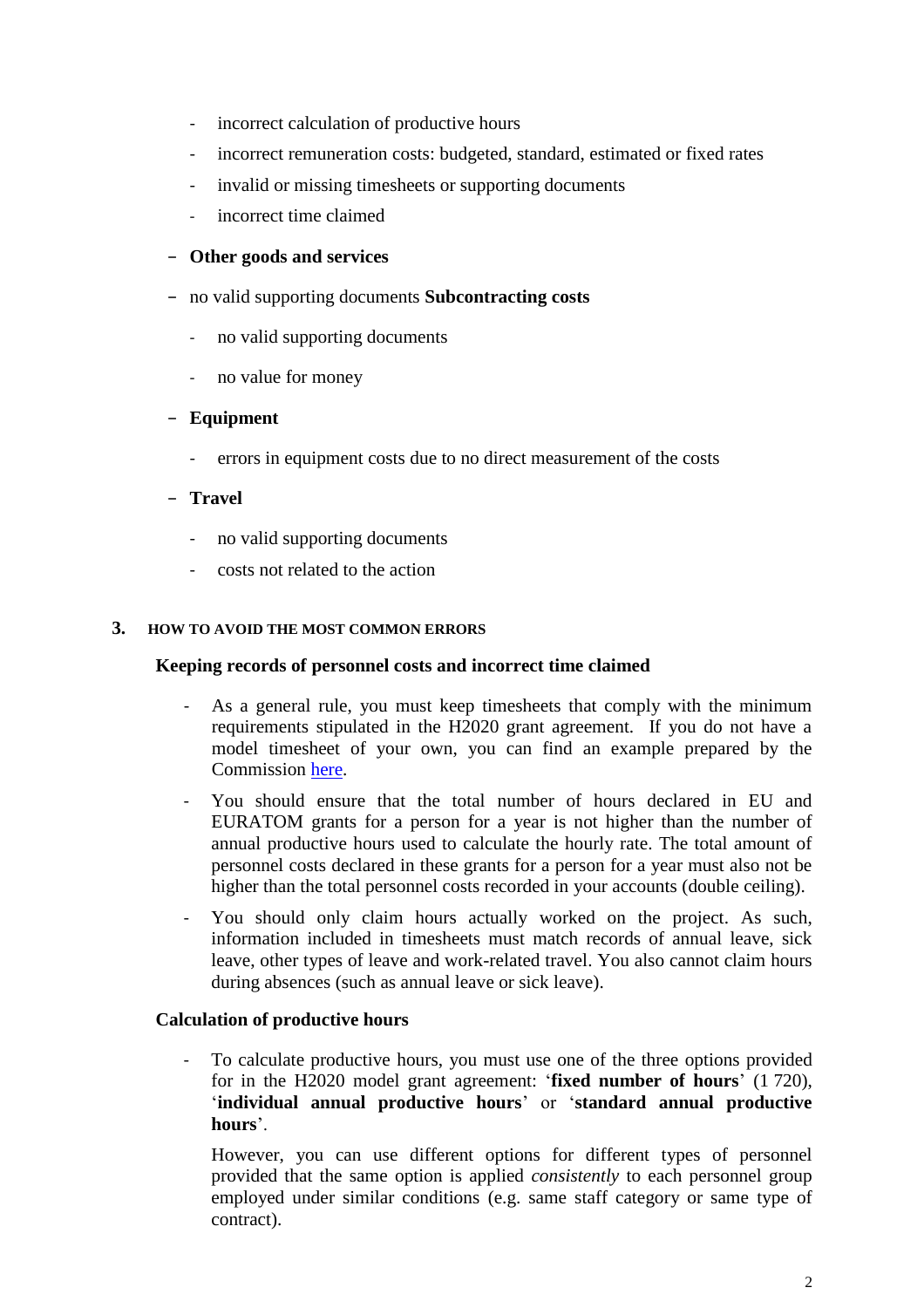- You must use the same option(s) for the full financial year.
- For hourly rates calculated on a monthly basis, you cannot use option 2 (individual annual productive hours).
- If in doubt, use **option 1** (1720 productive hours) you do not need to document it and the auditors will not challenge it.

#### **Ineligible remuneration costs**

- Ensure that remuneration is in line with your usual practice (e.g. you should not use budgeted, standard, estimated or fixed rates for calculating remuneration costs).
- Remuneration must be supported by evidence (e.g. payroll, salary slips, employment contracts).
- Remuneration should be paid in accordance with national law, the collective labour agreement and the employment contract (or equivalent appointment act).

#### **Claiming costs related to the action**

- You should make sure that you can demonstrate a link to the H2020 action (e.g. travel for which costs are claimed must be necessary for the action).
- If it is normal practice for you to consider certain costs as indirect costs, you cannot declare them as direct costs.

#### **Ensuring all costs are properly documented**

- Costs claimed must be identifiable and verifiable. This means that they must be reconcilable with your accounts and supported by documentation.
- The acquisition of goods and services (subcontracting or other direct costs) should comply with the 'best value for money' principle. To demonstrate best value for money, you must also document that the internal procedure was followed or that the subcontracted tasks were carried out.

#### **No direct measurement of costs**

- You should ensure that goods and services (e.g. consumables) charged as direct costs to the project are measured accurately and charged at cost basis. This implies that goods or services are not charged to the action using an apportionment method (approximation, distribution keys, etc.).
- In the absence of direct measurement, you cannot claim costs as direct costs. Such costs are considered as indirect costs, which are calculated using the 25 % flat rate in H2020.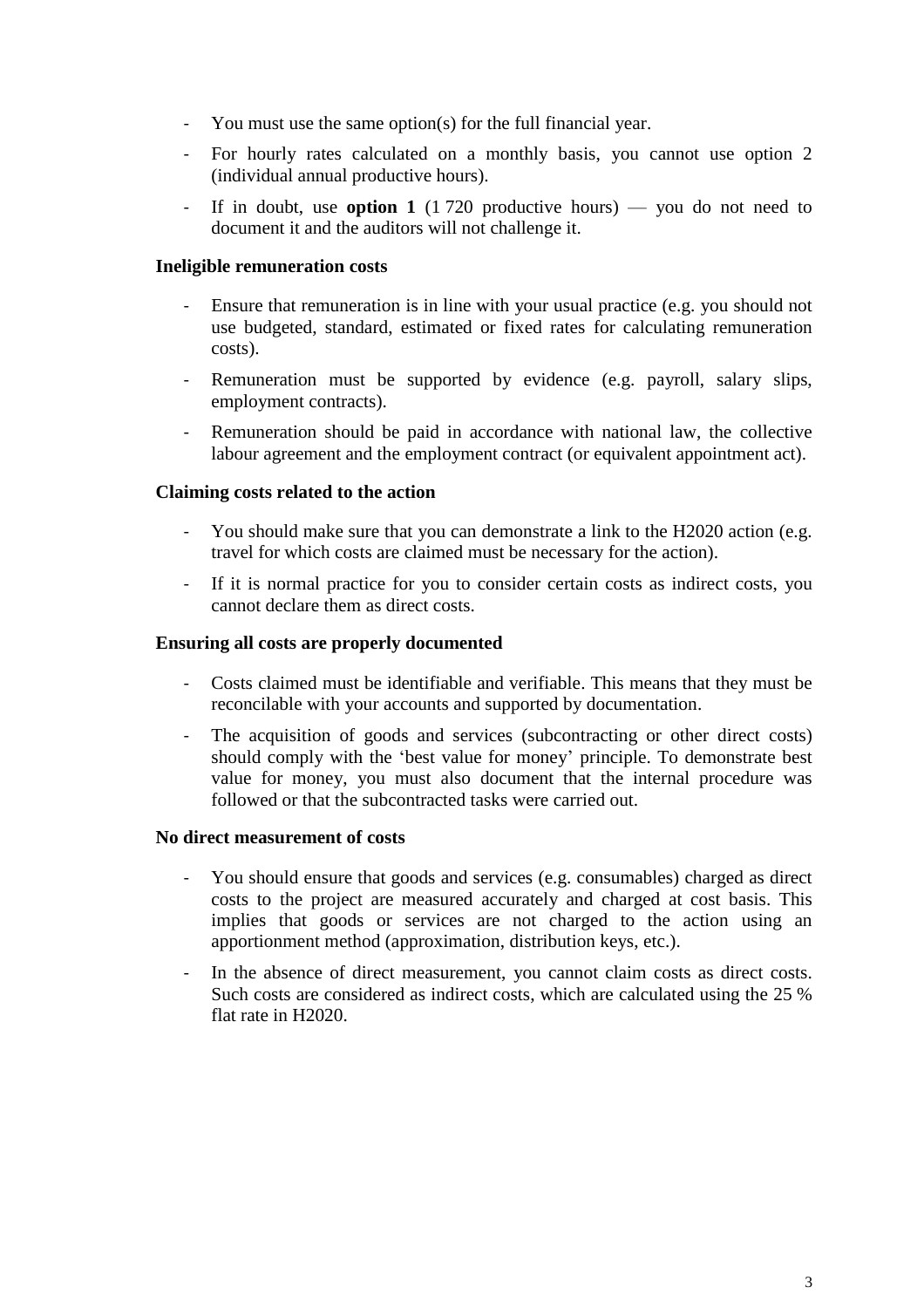### **ANNEX – OVERVIEW OF INITIAL RESULTS OF H2020 AUDITS** *(figures refer to audits on actions declaring actual costs until October 2021)*



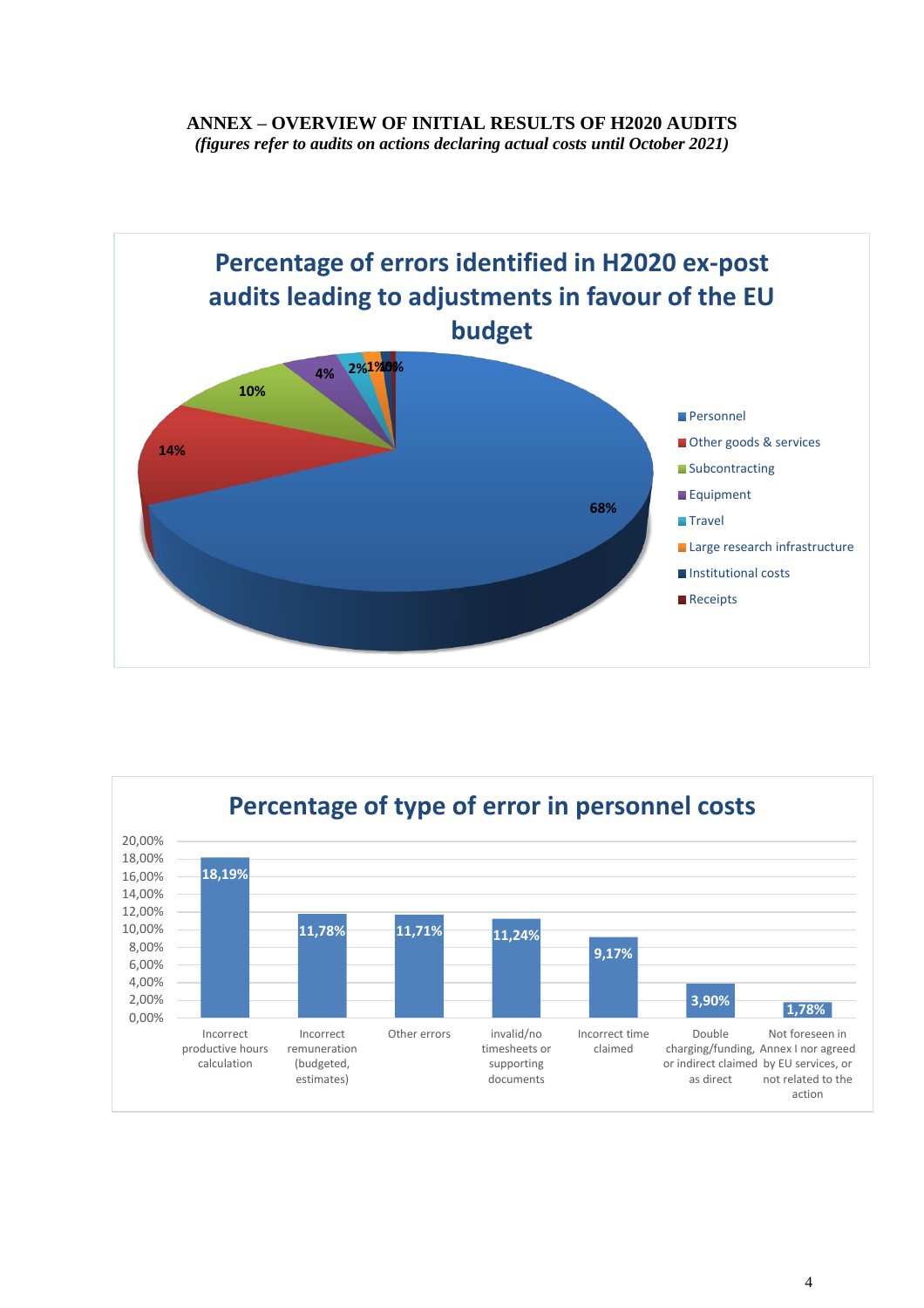